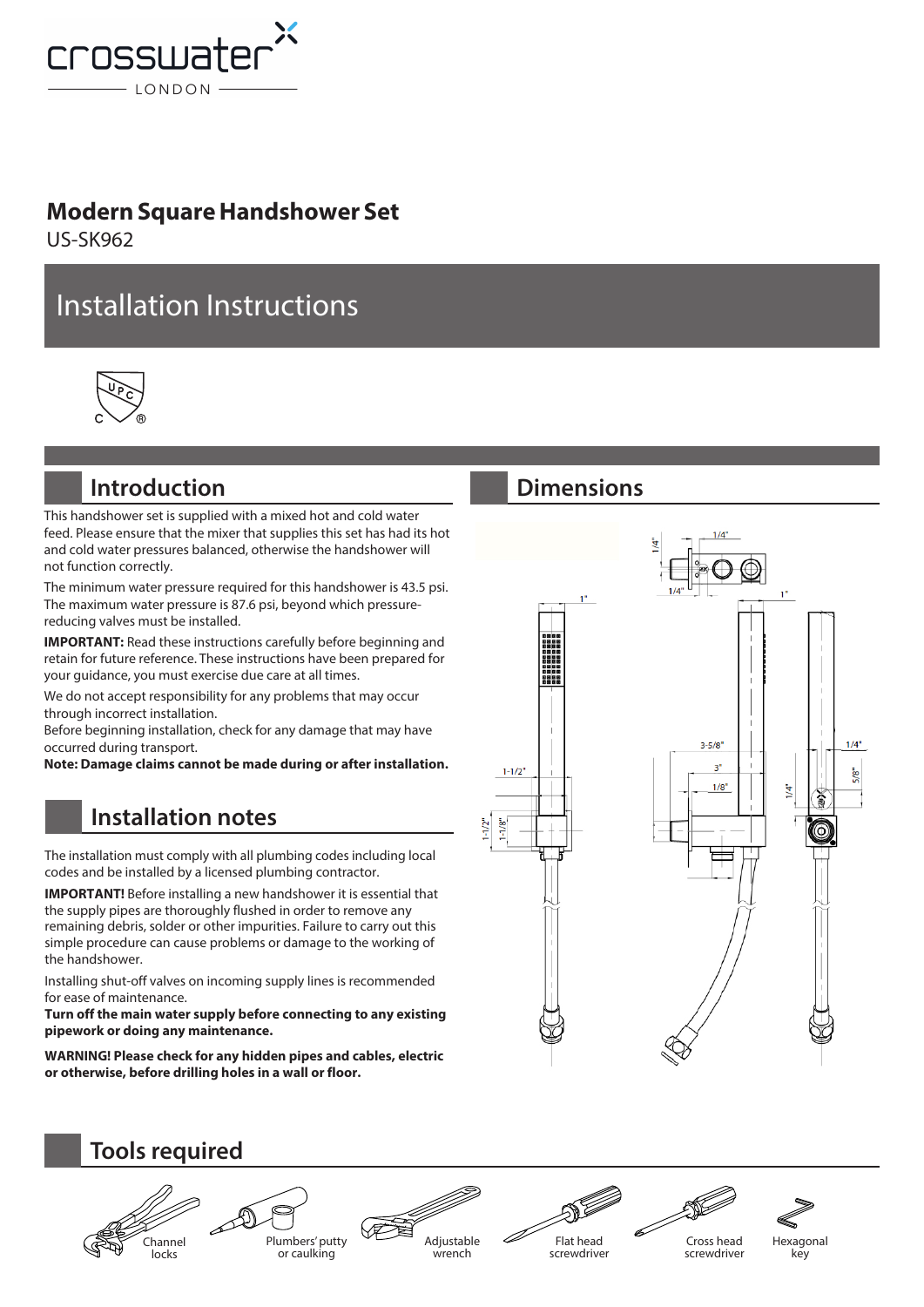## **1 Installation**

#### **IMPORTANT:**

Install the mixer valve body as per fitting instructions before following the handshower set installation detailed below.

- $\bullet$  Turn the main water supply off.
- Connect the elbow connection to the mixed feed water supply using PTFE tape to achieve a watertight seal.
- Make sure the cover plate is placed over the outlet and bracket.
- Insert the outlet and bracket onto the elbow connection and fix with the set screws. Tighten the screws with the hexagonal key, the fit the screw covers.
- Apply a narrow bead of clear silicone sealant around the back edge of the cover plate and carefully press into position.
- Assemble the handshower and hose, then connect to the outlet and bracket.
- Place the handshower into the outlet and bracket holder.
- Check for leaks.